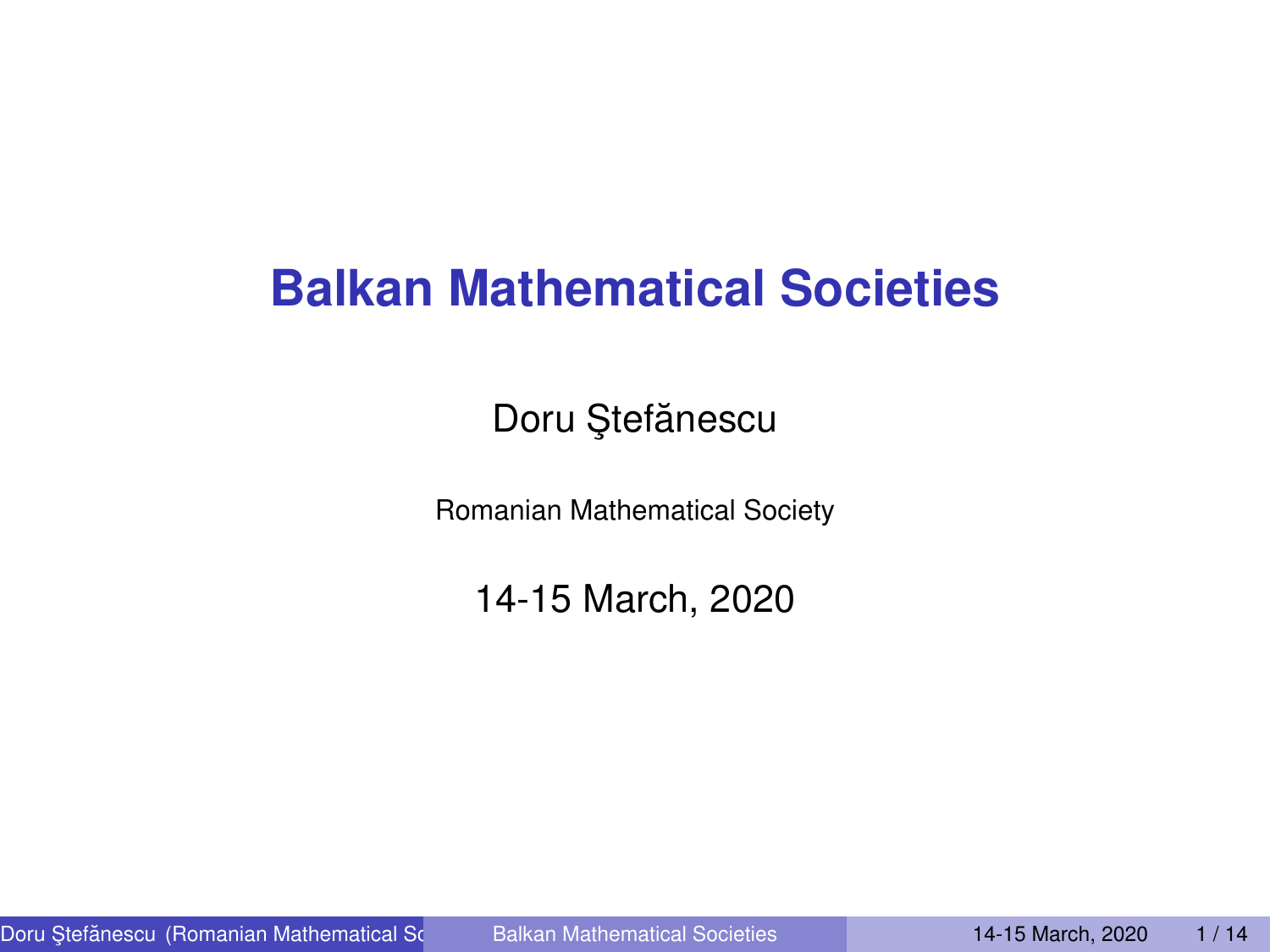## **South Eastern Europe Mathematical Societies**

- Union Interbalkanique des Mathématiciens 1937-1939
- Balkan Mathematical Union 1966-1990
- Mathematical Society of South Eastern Europe 2003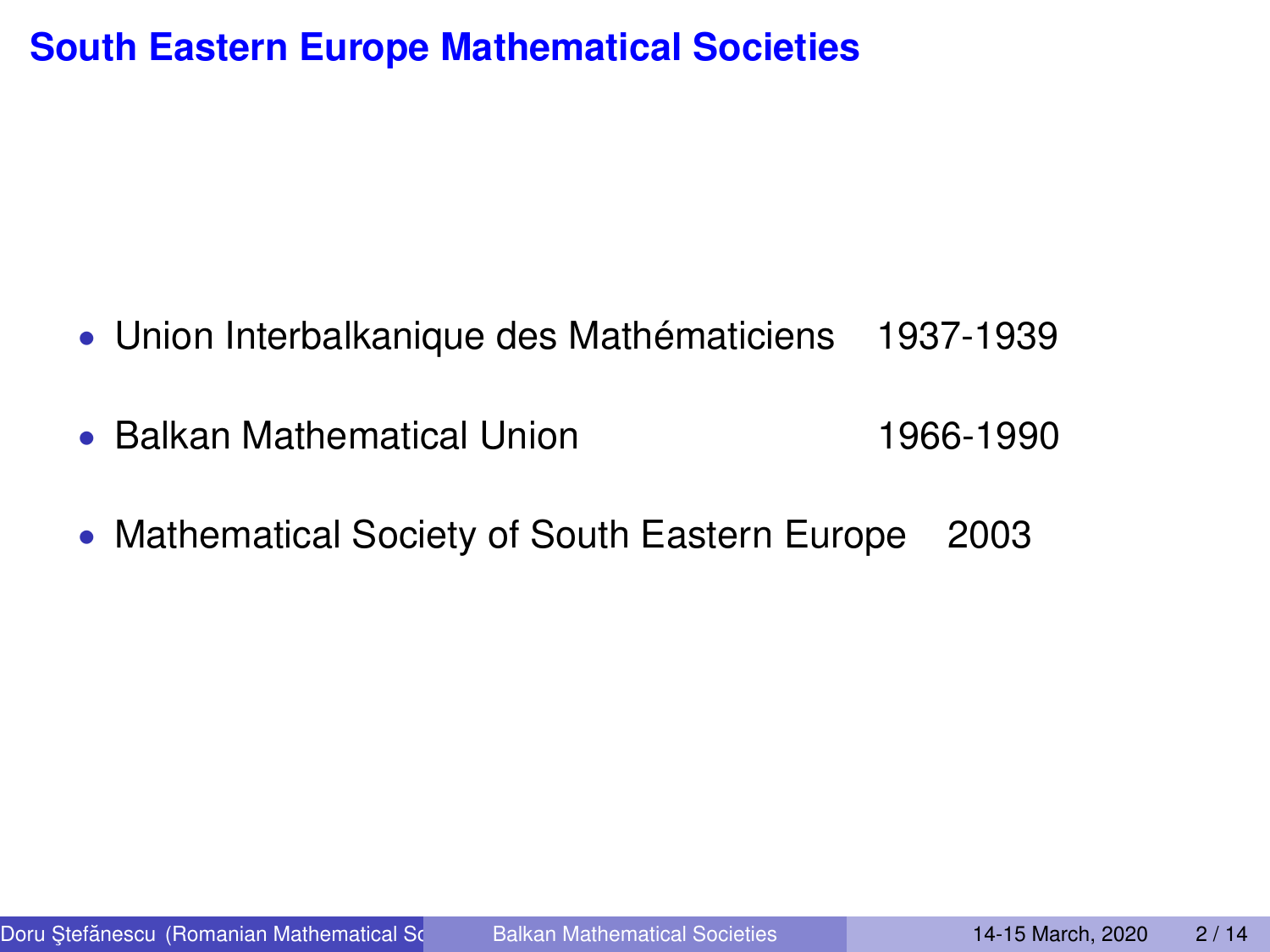# **Union Interbalkanique des Mathématiciens**

- Congrès interbalkanique des mathématiciens, Athens, 1934
- Deuxième congrès interbalkanique des mathématiciens, Bucharest, 1937
- During the 1937 congress: *Union Interbalkanique des Mathématiciens*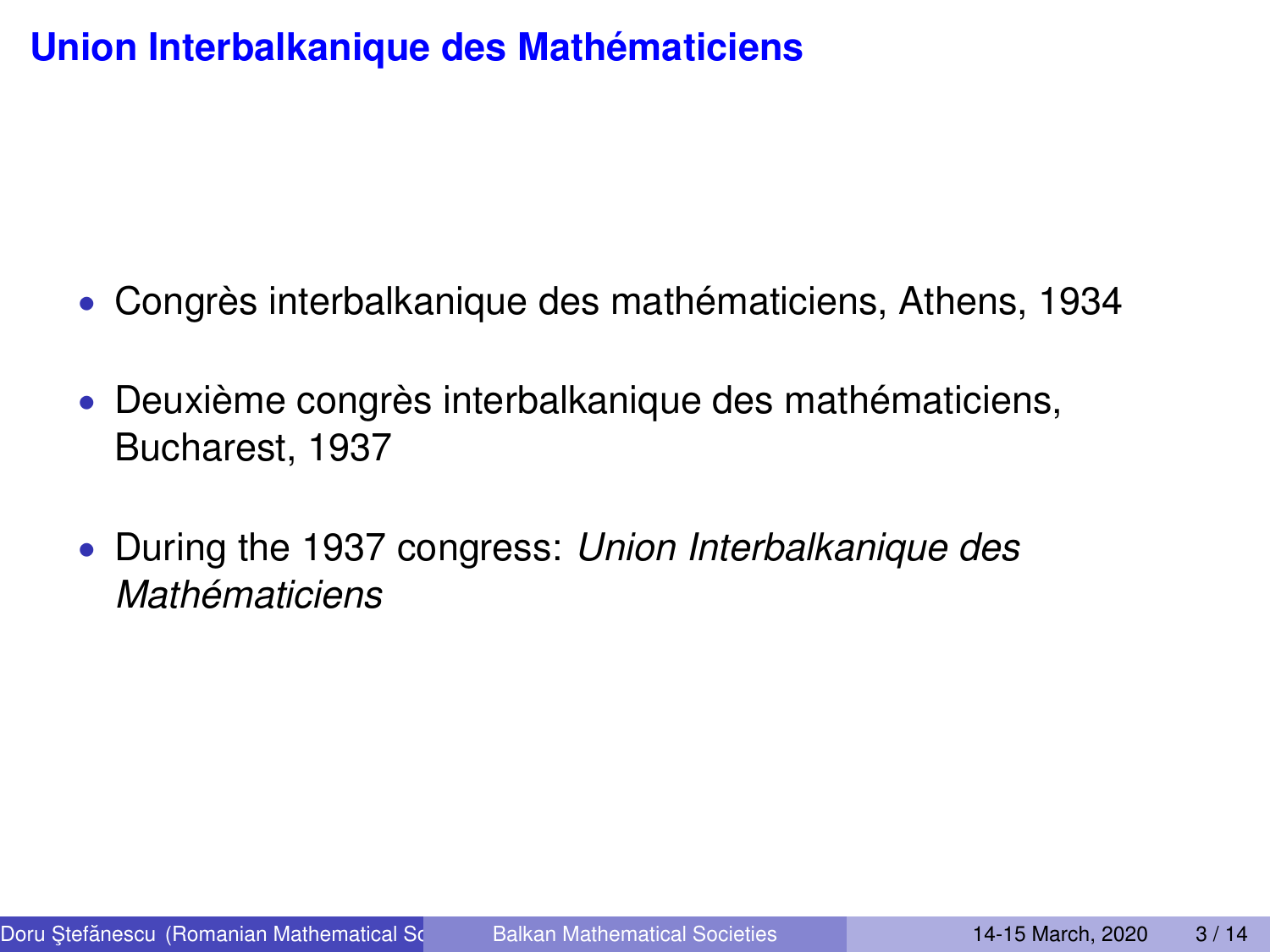**Actes des congrès interbalkaniques des mathématiciens**

- Athens (1934), 1935 (Imprimérie nationale)
- Bucharest (1937), 1938 Bull. Math. Soc. Sci. Roumanie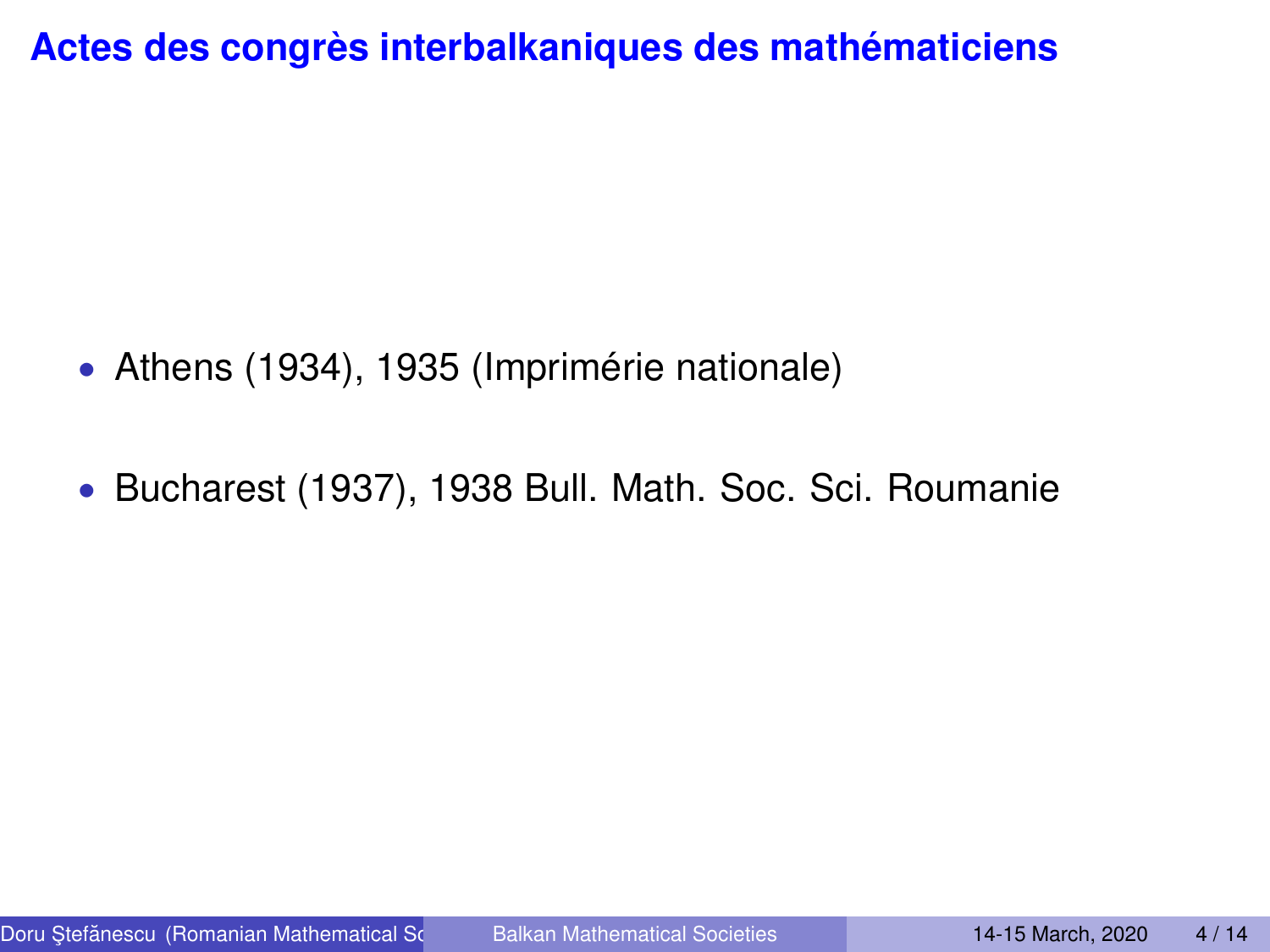**Revue mathématique de l'Union interbalkanique**

• 1936

• 1938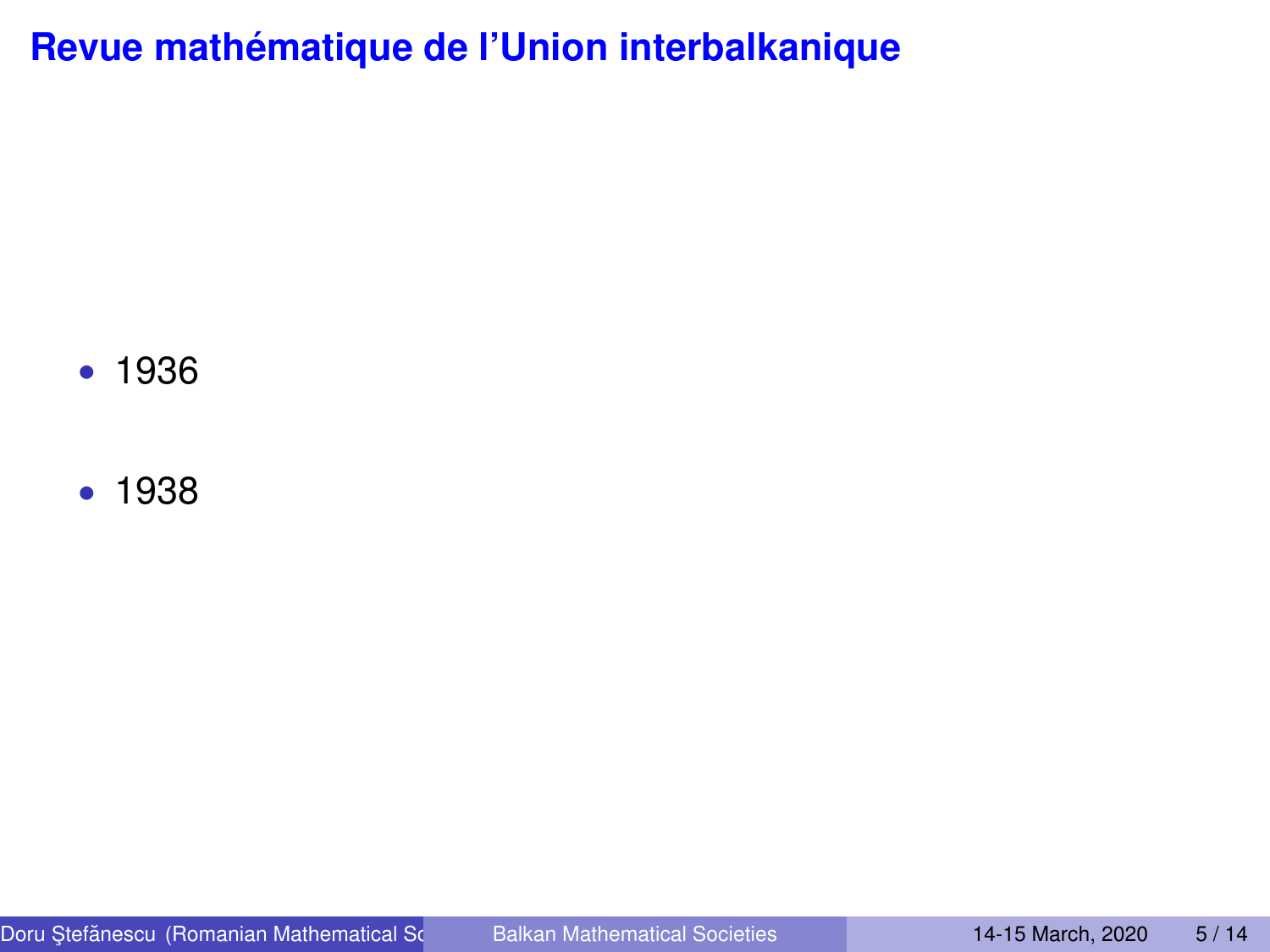#### **Balkan Mathematical Union**

- Third interbalkanic Congress (1966, Bucharest)
- Foundation of BMO (1966, Bucharest)
- Mathematica Balkanica (1967)
- 4th congress (1971, Istanbul)
- 5th congress (1974, Belgrade)
- University students and young researchers Balkaniade (1977)
- Balkan Mathematical Olympiade BMO (Athens, 1984)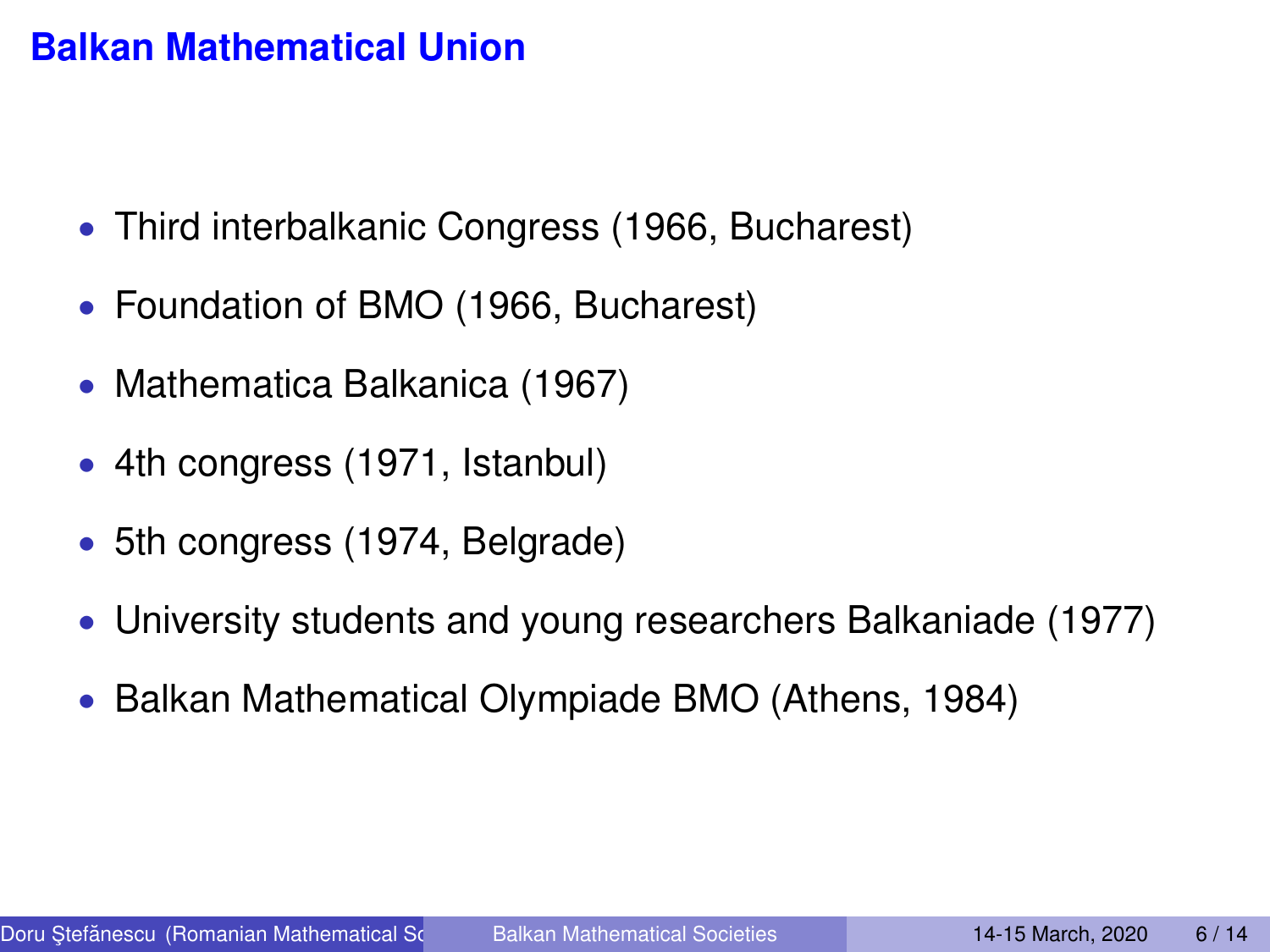**Mathematical Olympiades after 1990**

#### • BMO

• Junior Balkan Mathematical Olympiade JBMO (Belgrade, 1997)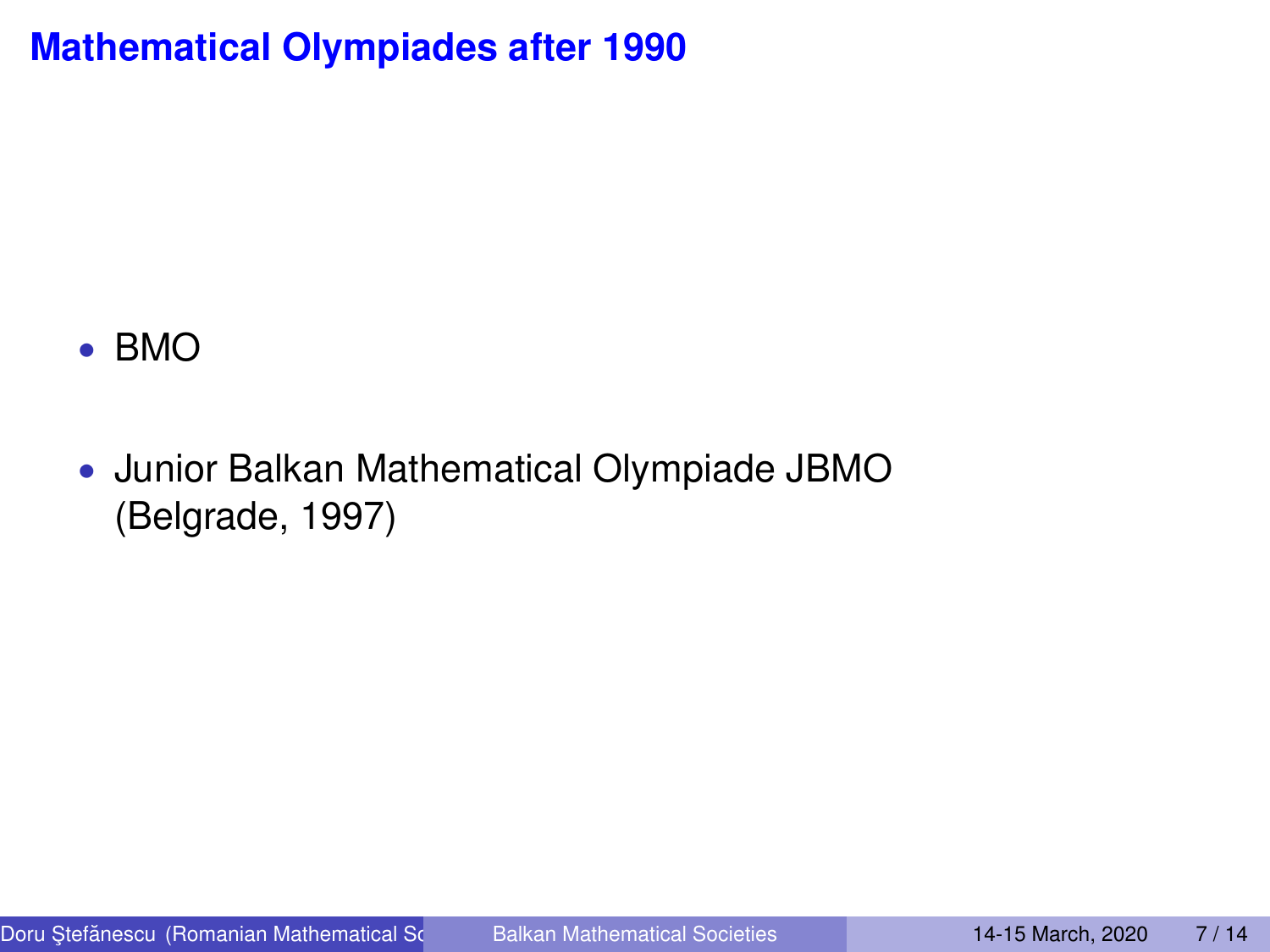

- BMO, JBMO meetings -> MASSEE
- Mathematical Society of South Eastern Europe (Athens, 2003)
- Country members in 2003: Albania, Bosnia and Herzegovina, Bulgaria, Cyprus, FYR Macedonia, Greece, Moldova, Romania, Yugoslavia.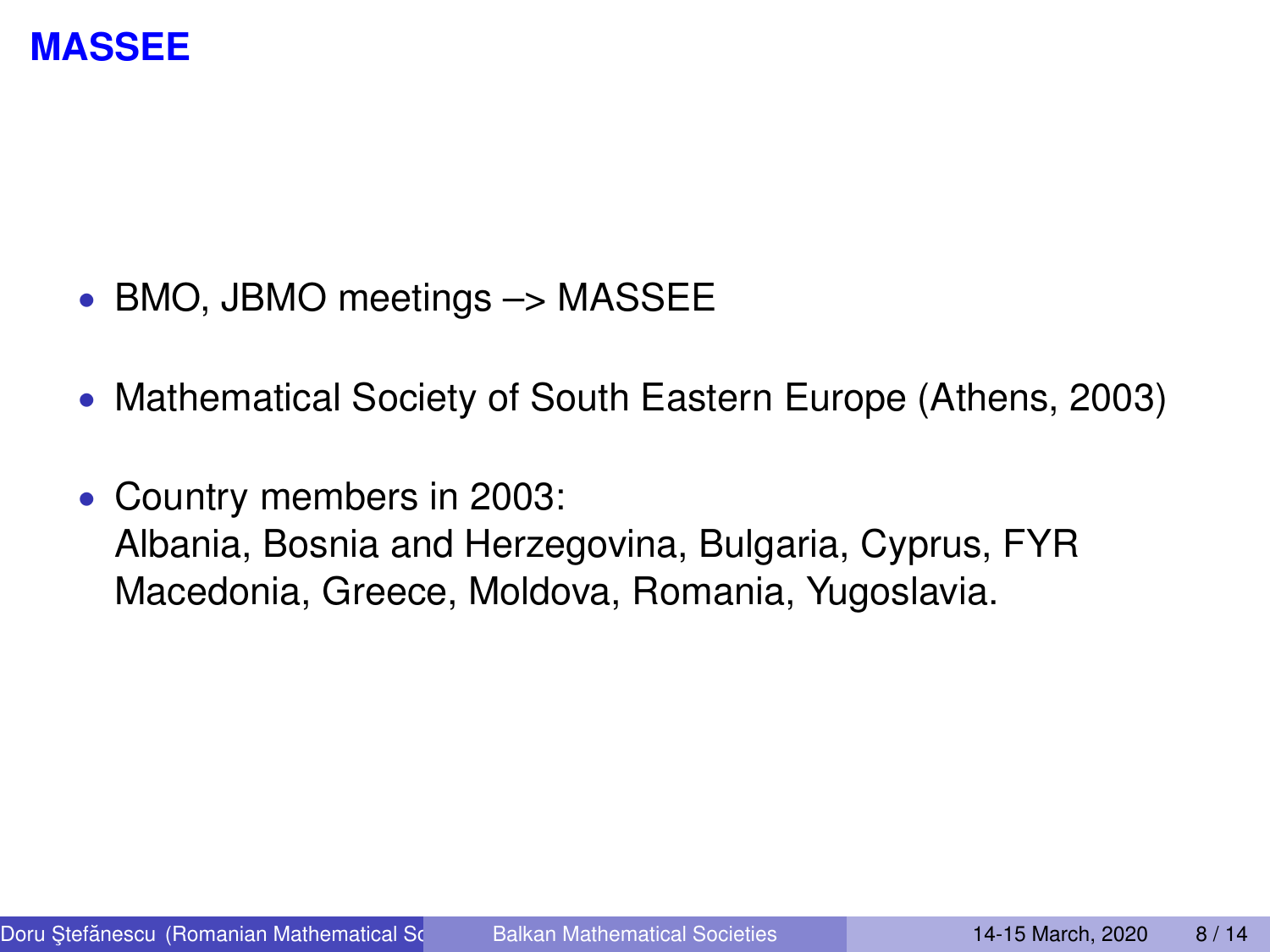# **Members MASSEE**

- Albania
- Bosnia and Herzegovina
- Bulgaria
- Cyprus
- Greece
- N. Macedonia
- Moldova
- Montenegro
- Romania
- Serbia
- Turkey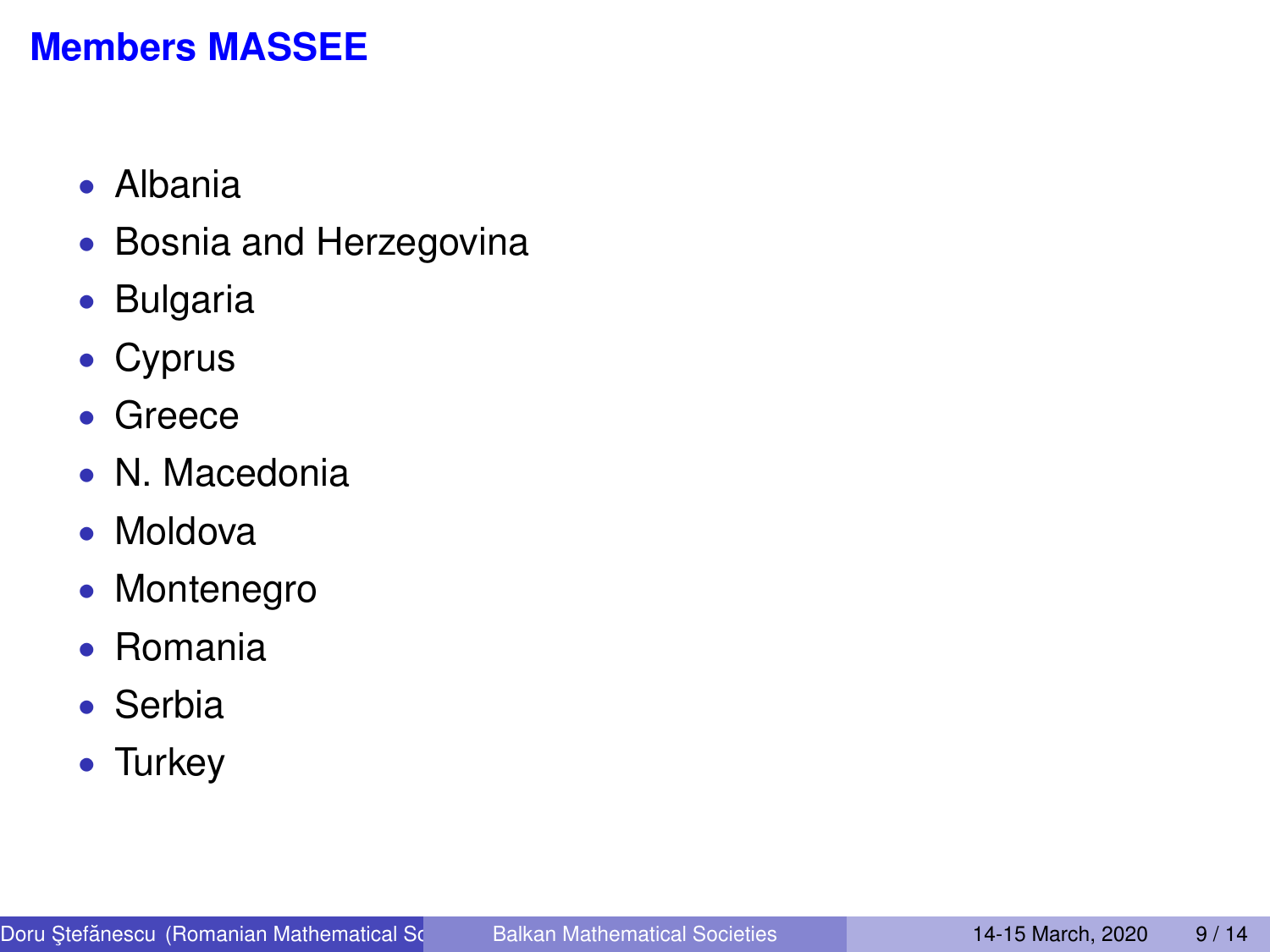# **MICOM**

Massee International Congress on Mathematics = MICOM

- 2003, Borovetz (Bulgaria)
- 2006, Paphos (Cyprus)
- 2009, Ohrid (N. Makedonia)
- 2012, Sarajevo (Bosnia & Hercegovina)
- 2015, Athens (Greece)
- 2018, Nicosia (Cyprus)
- 2021, Timişoara (Romania) [scheduled]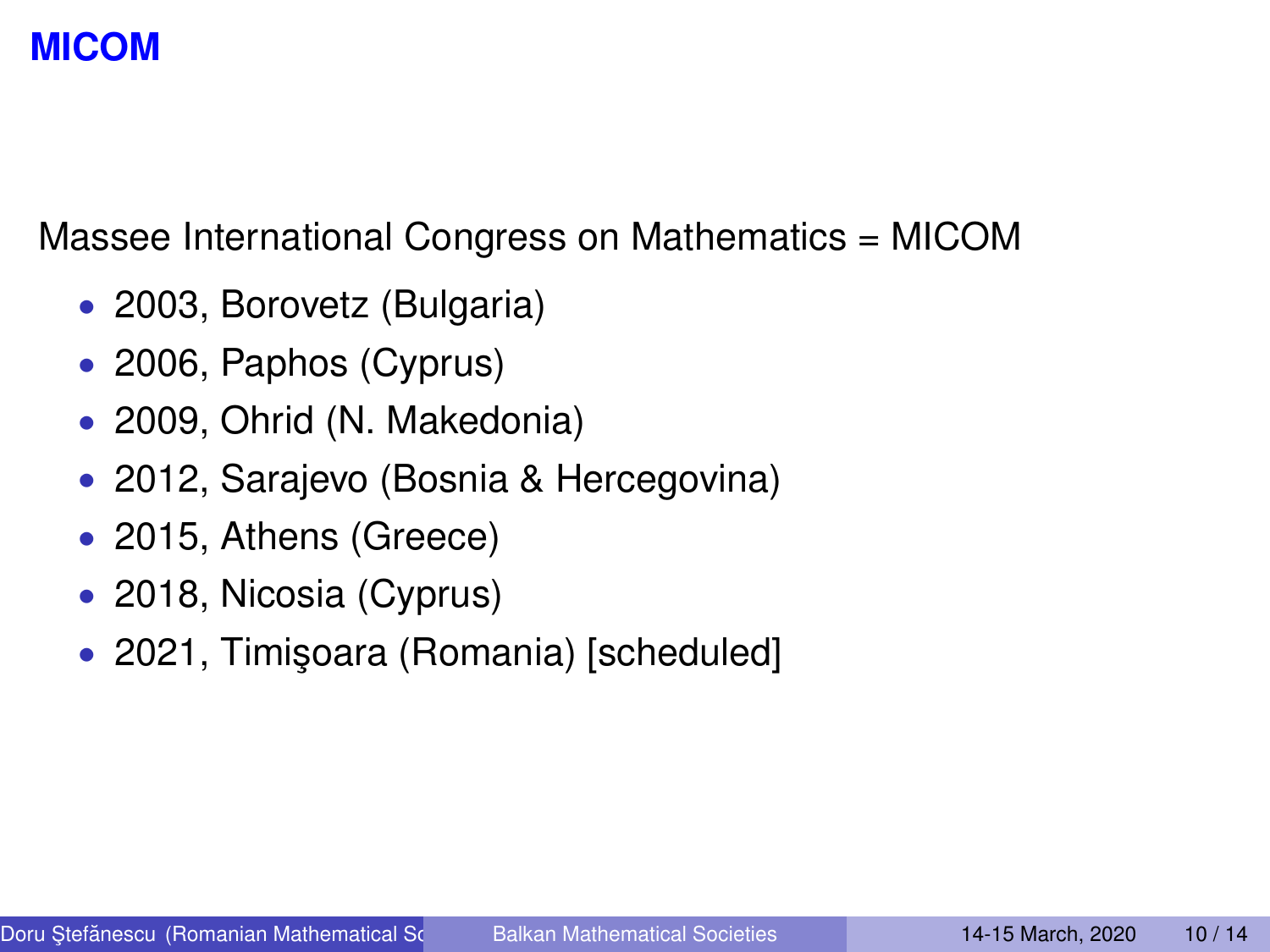# **Mathematical competitions**

- JBMO
- BMO
- SEEMOUS
- Young researchers competition [project]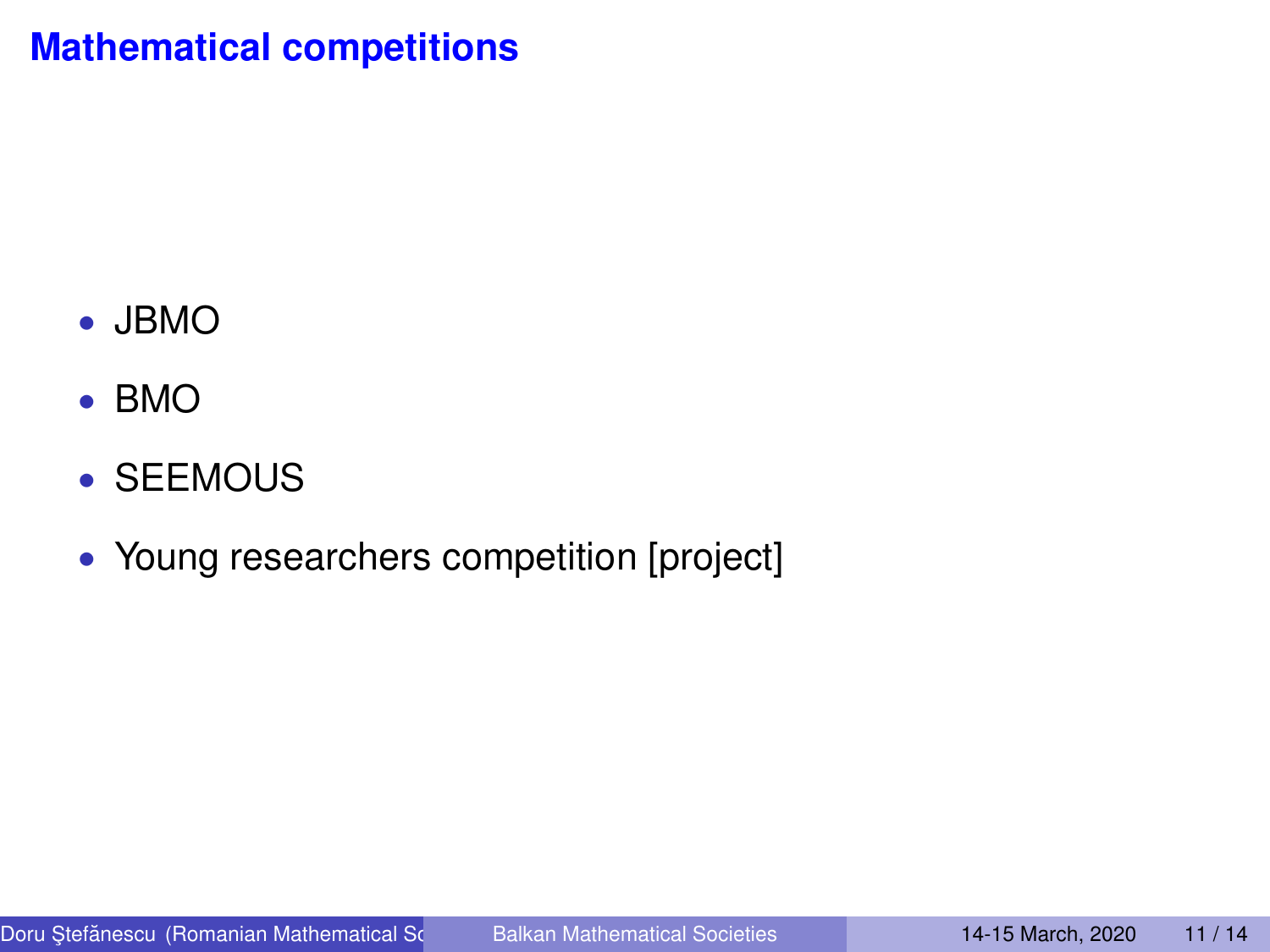# **Website, Publications**

- http://massee-org.eu
- Mathematica Balkanica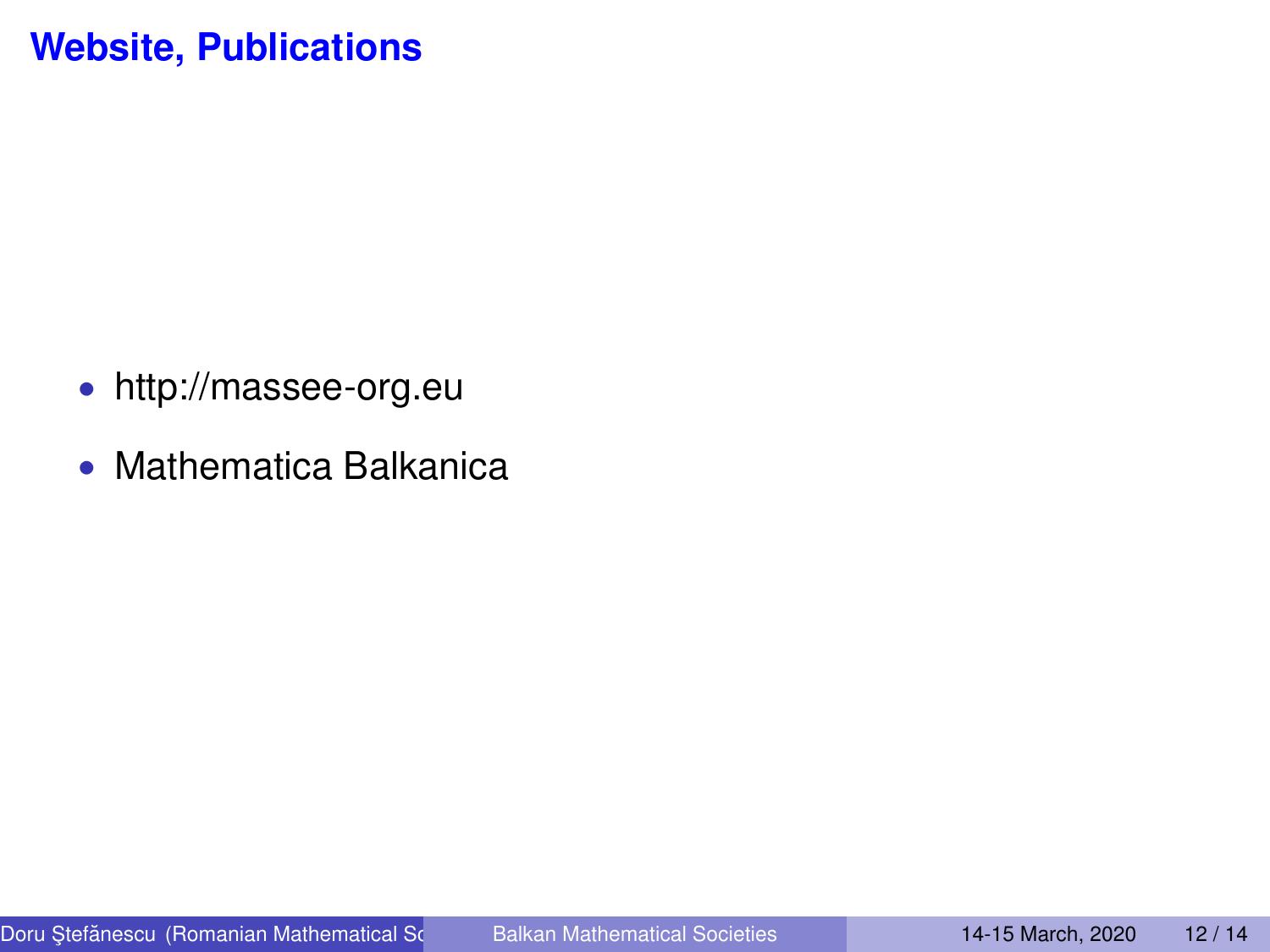# **Society government**

- Massee Council 2 members from each county member
- Executive committee 7 members
- Presidents:
	- Nikolaus Alexandris (2003-2005)
	- Stefan Dodunenenkov (2005-2009)
	- Doru Stefănescu (2009-2013)
	- Gregory Makrides (2013-2019)
	- Doru Stefănescu (2019-2021)